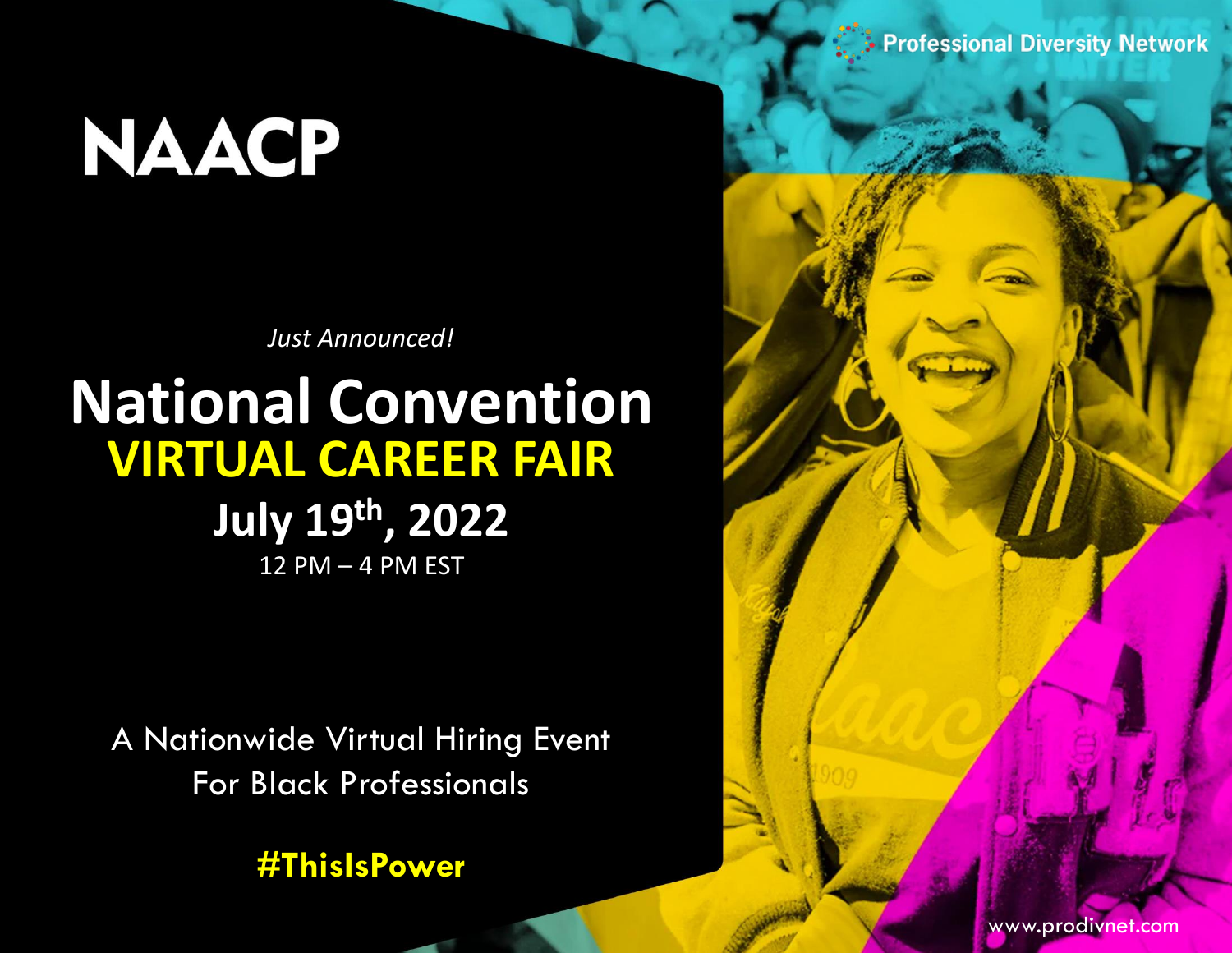www.prodivnet.com

### Join the NAACP Convention Virtual Career Fair and Connect...

#### ABOUT NAACP

We are the home of grassroots activism for civil rights and social justice. We have more than 2,200 units across the nation, powered by well over 2 million activists. In our cities, schools, companies, and courtrooms, we are the legacy of W.E.B. Dubois, Ida B. Wells, Thurgood Marshall, and many other giants of civil rights.

**Reach a larger number of well educated black professionals at the next NAACP Convention Virtual Career Fair on July 19.**

#### OUR MISSION

We envision an inclusive community rooted in liberation where all persons can exercise their civil and human rights without discrimination.

#### WE MAKE AN IMPACT

With more than 2 million members and 112 years of experience, we work to make sure Black voices are heard, demands are met, and Black excellence is amplified.

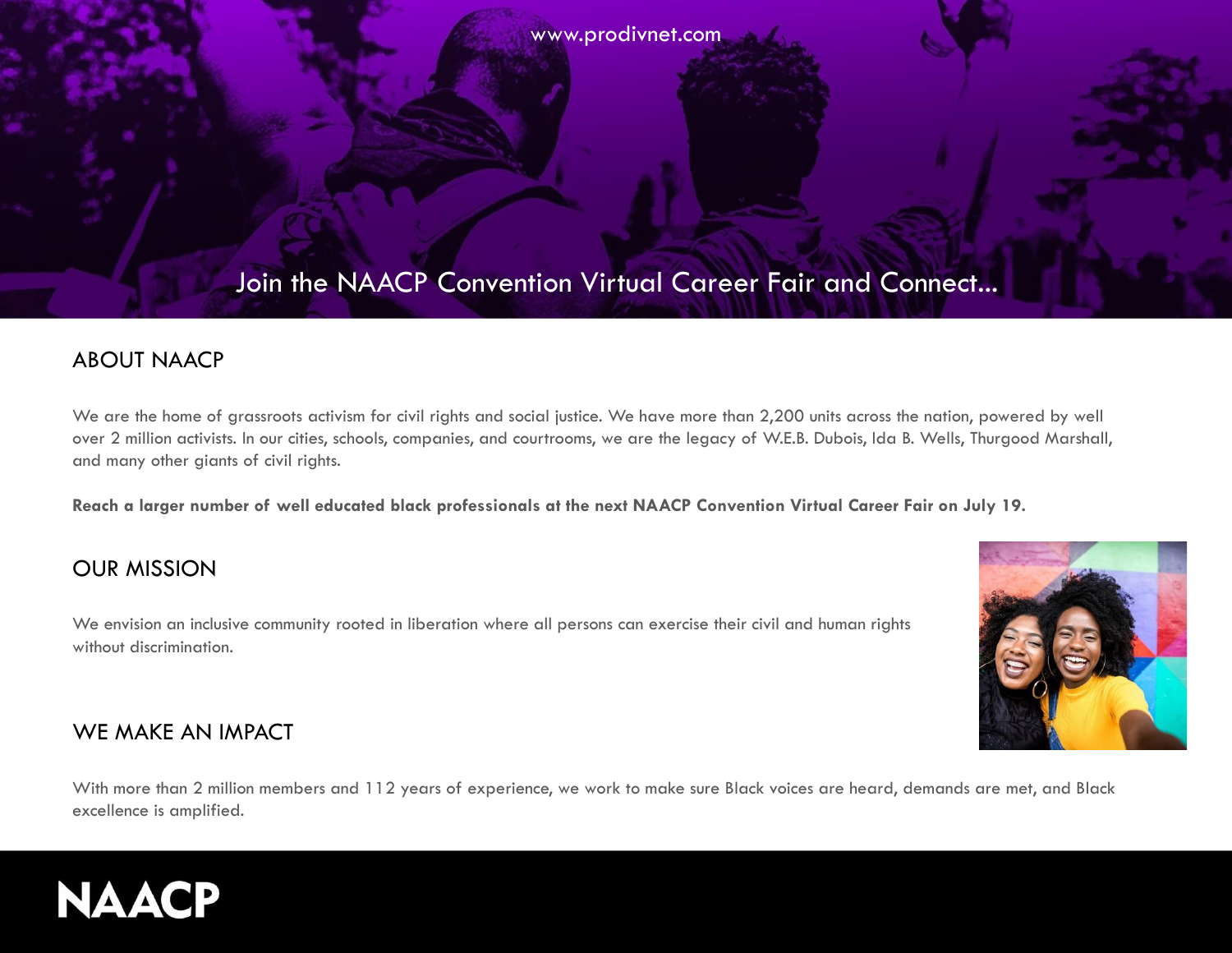### Features for Employers

PDN provides the right tools to help you promote your organization as an inclusive workplace.





#### Your Company Logo at the Virtual Lobby

Gain better exposure among career seekers by adding your Logo in the Virtual Lobby for easy click access into your virtual booth. *Available for Best Valued Packages only.*

#### Your Customized Employer Booth

Showcase your brand and work culture by adding images, documents, videos and job postings into your own company's booth.



|         | <b>Bruce Wayne</b>      |                      |                  |                      | <b>Wass Reserves</b>             |
|---------|-------------------------|----------------------|------------------|----------------------|----------------------------------|
| Name:   | <b>Bruce Wayne</b>      | Education:           | Master In IT     | Pessing year:        | 2019                             |
| E-mail: | bratewayne@email.com    | Job Interest:        | Full Time        | <b>Contact:</b>      | +1123 466 7890                   |
|         | Sofia Wells             |                      |                  |                      | <b>Van Tourns</b>                |
| Name    | <b>Softe Wells</b>      | Education            | Bachelor         | Passing year:        | 2020                             |
| E-mail: | softwartfolkemail.com   | Job Interest:        | Full Time        | Contact:             | 41123 AS6 7800                   |
|         | <b>Hank Rearden</b>     |                      |                  |                      | <b><i><u>View Bosses</u></i></b> |
| Name    | <b>Hank Rearders</b>    | Education:           | Master Marketing | <b>Passing year:</b> | 2017                             |
| E-mail: | hankrearden@email.com   | Job Interest:        | <b>Part Time</b> | <b>Contact:</b>      | +1123 456 7890                   |
|         | <b>Erlich Bachman</b>   |                      |                  |                      | <b>Was Rooms</b>                 |
| Name    | Edich Bachman           | Education            | BSCS 4 years     | Passing year:        | 2019                             |
| E-mail: | erlichbechman@email.com | <b>Job Interest:</b> | Full Time        | <b>Contact:</b>      | +1123 456 7890                   |

#### Real-time candidate interaction

You will have your own private chatroom with unlimited Recruiter accounts so you can connect and speak through text, audio and video with qualified candidates.

#### Job Matching and Resume Database Access

Gain access to hundreds of resumes. You will be able to source, qualify and send chat invites to pre-qualified candidates prior to the event.

## **NAACP**

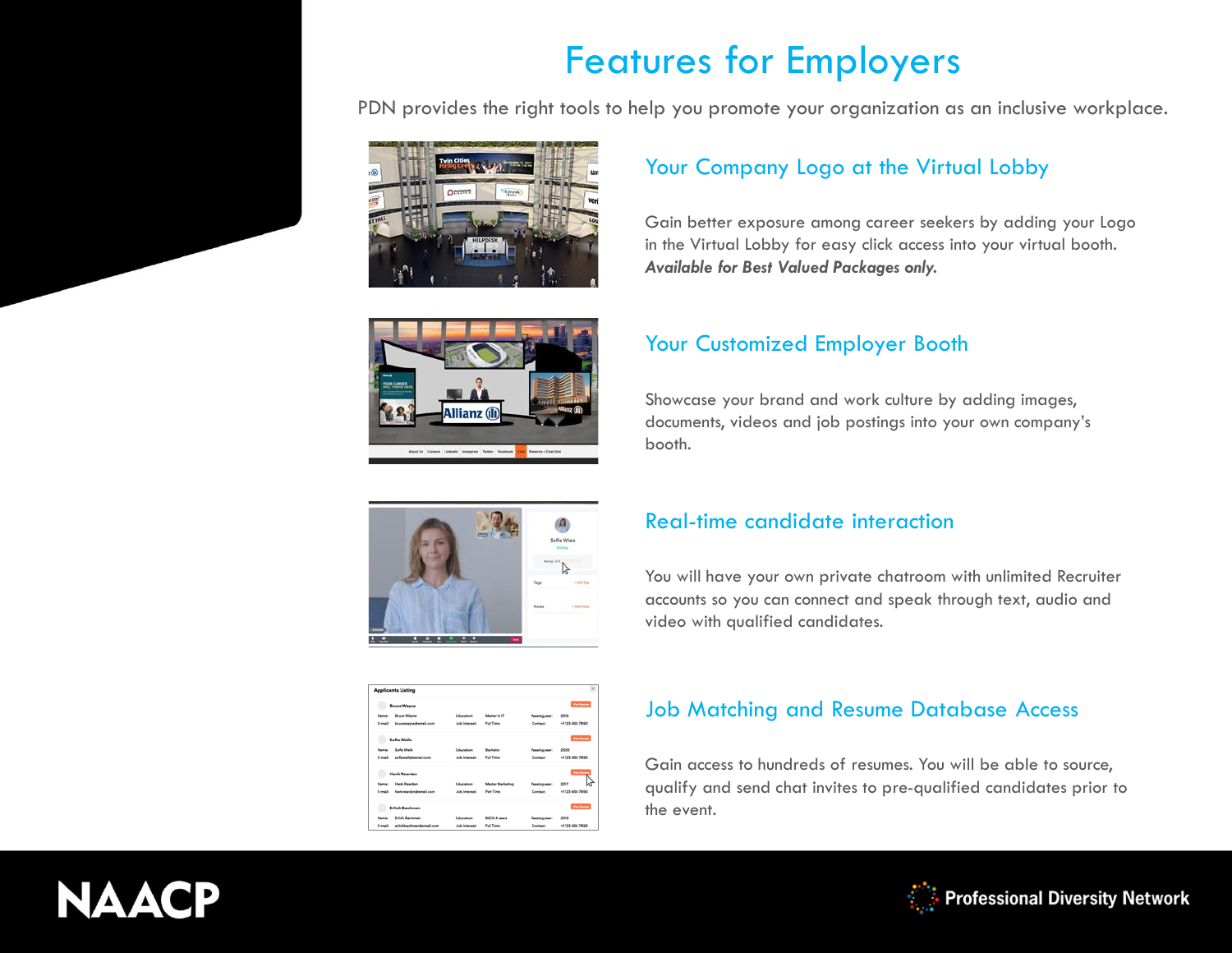### Event Pricing: Select your package

#### Education, Government, Healthcare & Nonprofit \$1,295.00

- Preview of candidate resumes one week prior to the event
- Live chat session
- Unlimited recruiters
- Candidate interviews audio and video available
- Access to post-event database
- 10 job postings link to your website or ATS
- Upload images and brochures

**Corporate** 

#### \$1,995.00

- Preview of candidate resumes one week prior to the event
- Live chat session
- Unlimited recruiters
- Candidate interviews audio and video available
- Access to post-event database
- 10 job postings link to your website or ATS
- Upload images and brochures

#### Corporate PLUS

### \$2,995.00

#### **25-50 jobs posted to platform**

- Preview of candidate resumes is
- one week prior to event
- Live chat session
- Unlimited recruiters
- Candidate interviews audio
- and video
- Access to post-event database
- Upload images and brochures
- Upload up to 25 videos

#### Best value: *Includes Unlimited jobs posted to entire PDN Jobs Network*

#### Silver \$3,695.00

#### **\*Includes a 60-day unlimited job posting to PDN Network of Diversity Sites**

- Preview of candidate resumes is available one week prior to the event
- Live chat session text, audio and video
- Unlimited recruiters can participate
- Setup candidate interviews during the Virtual Career Fair – audio and video available
- Access to post-event database of resumes
- Unlimited jobs XML feed accepted for jobs
- Upload images and brochures

#### Premium \$4,295.00

**\*Includes a 120-day unlimited job posting to PDN Network of all Diversity Sites** 

#### **and a Virtual Roundtable Sponsorship**

- Preview of candidate resumes is available one week prior to the event
- Live chat session text, audio and video
- Unlimited recruiters can participate
- Setup candidate interviews during the Virtual Career Fair – audio and video available
- Access to post-event database of resumes
- Unlimited jobs XML feed accepted for jobs
- Upload images and brochures

**\*About the PDN unlimited Job Postings**: Your jobs are shared with leading professional and community-based organizations offering employment opportunities to their diverse membership. Our exclusive partnerships include International Association of Women, BDPA (Black Data Processing Assoc.), NAACP, National Urban League, historically black fraternities and many more. Employer jobs are automatically distributed and updated to our sites every 24 hours.

#### **HOST YOUR OWN VIRTUAL ROUNDTABLE**



As part of the virtual Career Fair, employers can host a Virtual Round Table with candidates from your industry. This opportunity will showcase your business to a more targeted audience.

Select A Roundtable

#### **Price per roundtable :\$1,295**  Roundtable duration: 25 minutes

Hosting a Virtual Roundtable may be added to any package and is included at the Premium level. Only participants of the event can sponsor a roundtable.